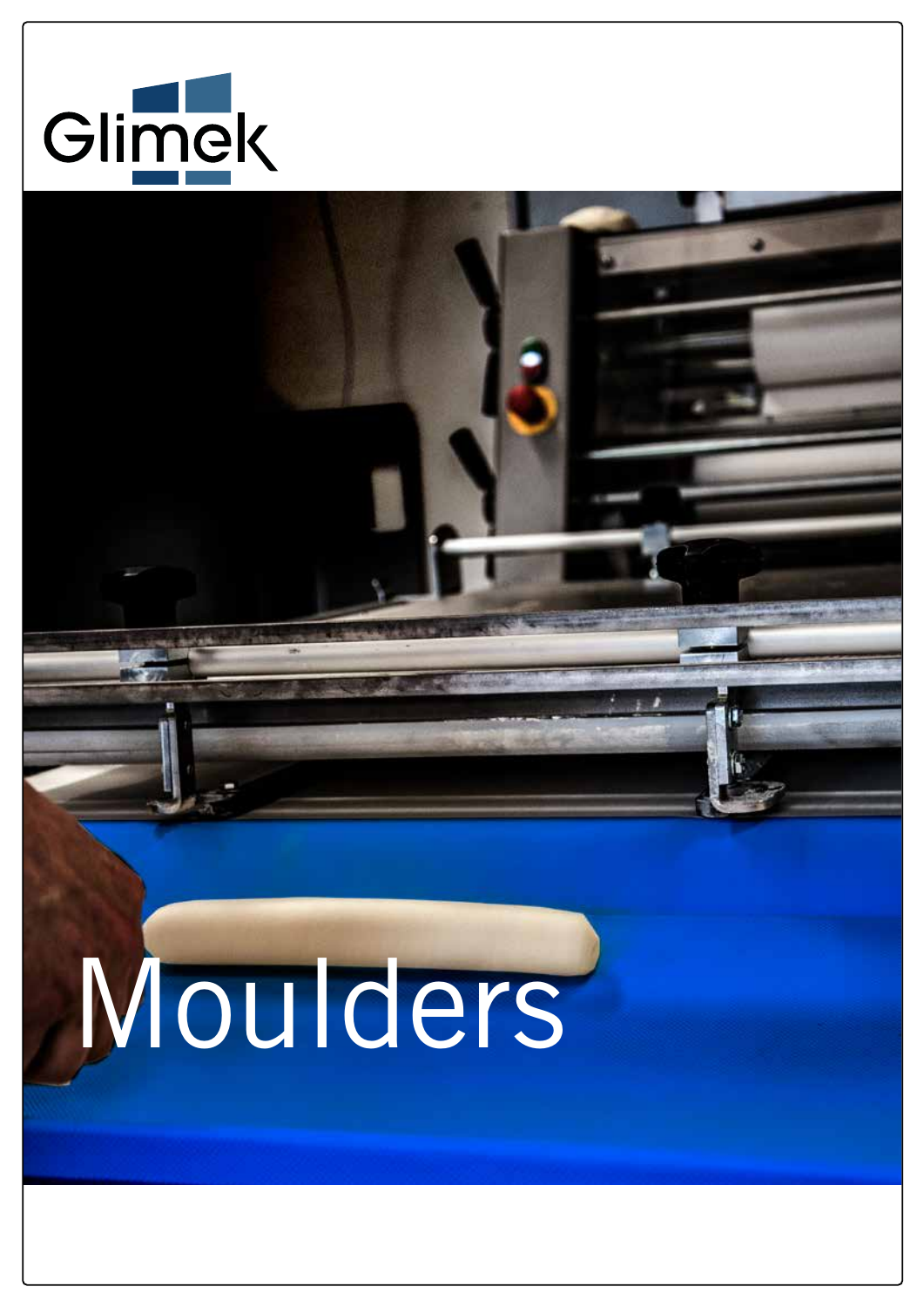$\bigcirc$ 

*Moulder with capacity up to 3000 pieces/hour and weight range 30-1800 g.*

# Easy to clean Movable Flexible dough weight Semi-Industrial Bakeries. **WHY MO300**

#### MEASUREMENTS AND DRAWINGS [MM]

MO300 pictured with handles on right side.







Bakeries.

FOR WHO?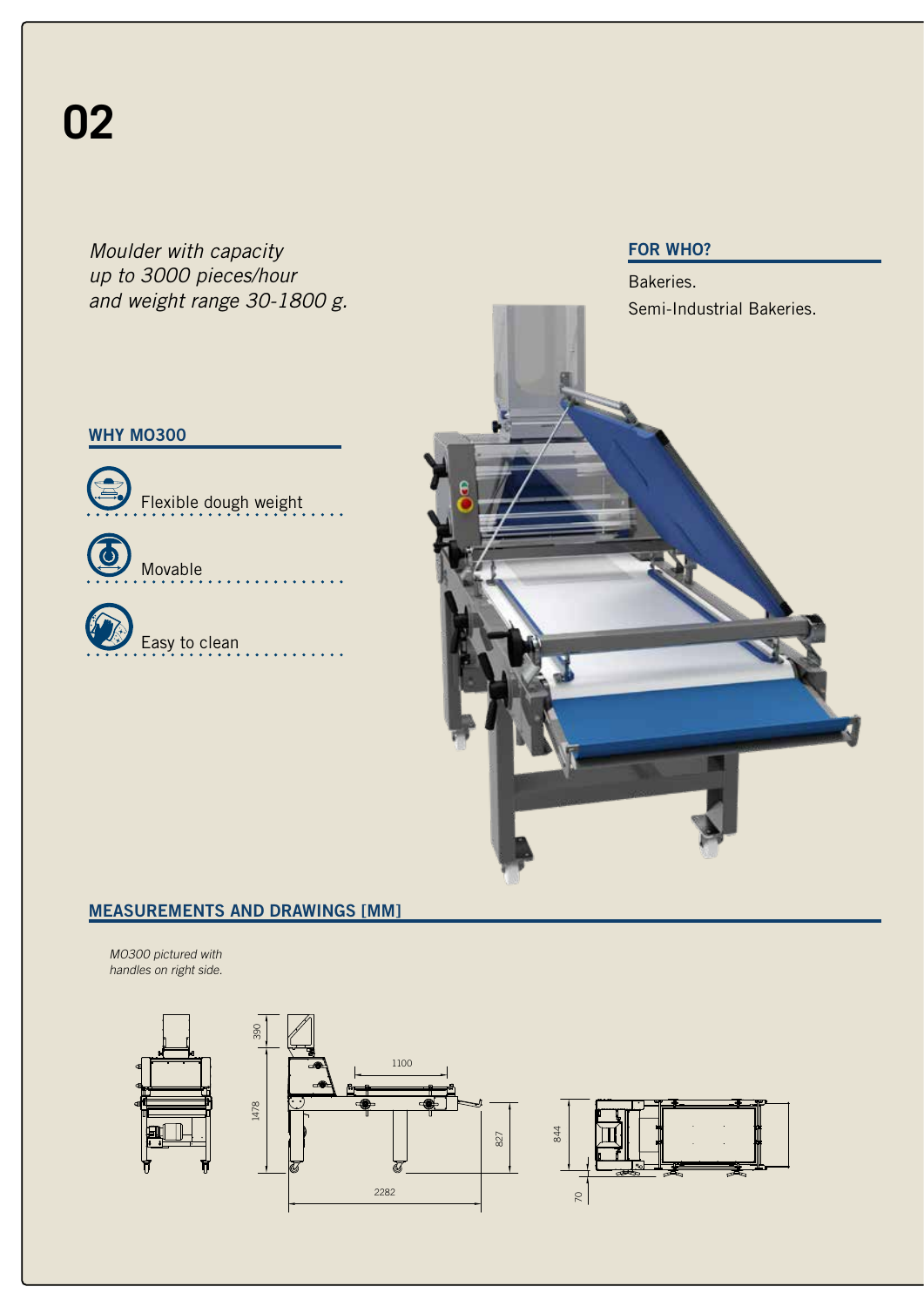# Moulder

### MO300

*The true Scandinavian origin of moulder for loaves, baguettes, buns or even round bread/pizzas. Foldable pressure board for easy cleaning.*

#### FEATURES AND BENEFITS

Easy to operate. Easy to set up. Uncomplicated design.

Pressure board with dual V shaped profiles for gentle and effective shaping of the dough.

Centrally adjustable infeed enables a correct positioning of the dough piece.

Flexible - many different doughs and end products (form and weight).

Two pair of adjustable pressure rollers with spring loaded scrapers for easy cleaning. One pair is 250 mm wide and the other is 400 mm wide.

Pressure board 650 x 1100 mm with two wedges is foldable, and can be locked in an upright position for easy cleaning.

Collection tray with two positions enables straight line outfeed.

Parallel adjustable side guides in stainless steel for more efficient positioning (option).

Motorized pressure board (option).

Lower side guides 10 mm (option).

Handles on left or right side must be indicated upon order (see drawing to the left).

Parts in blue for better detection and food safety.

#### **TECHNICAL**

| Capacity range.                   | up to 3000 pcs/h. |
|-----------------------------------|-------------------|
| Weight range, subject to capacity | 30-1800 g.        |
| Working width.                    | up to 650 mm.     |
| Power supply.                     | 1 1 kW            |

#### **OPTIONS**

Height extension 100 mm. (Standard is 590 mm plus wheels 140 mm.)

Leaning hopper for better side access to infeed (left or right, must be indicated upon order).

Lower side guides – 10 mm, non-stick coated.

Motorized pressure board – capacity 1800 pcs/h.

Counter rotating with fixed speed. (Affects power supply, plus 0.55 kW, totally 1.65 kW.)

Parallel adjustable side guides: 20 mm in food approved plastic. 10 mm non-stick coated.

Three fixed knives mounted through the pressure board for 4-pieces (distance to be stated).

Three adjustable knives under pressure board.

Stainless Steel Frame.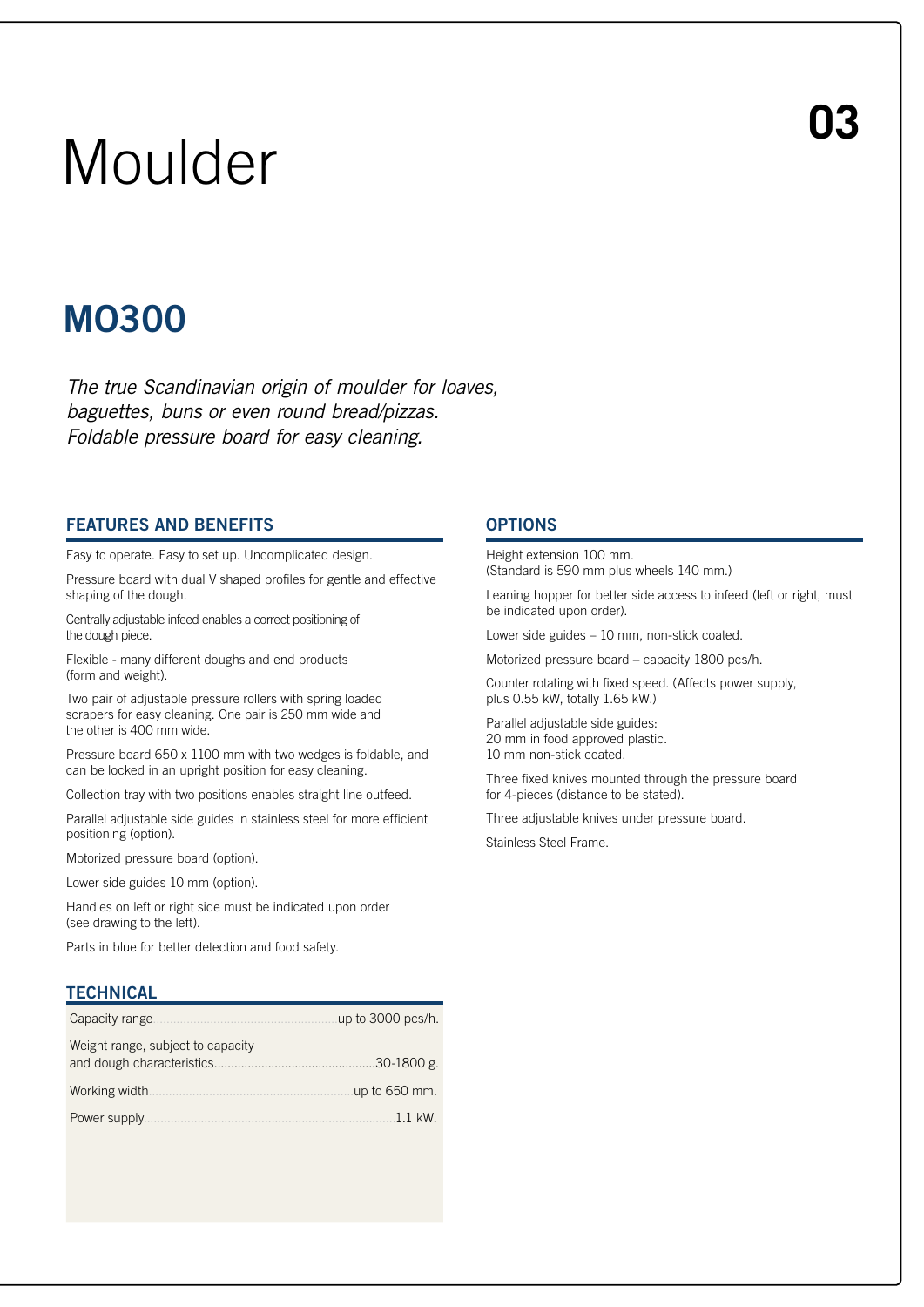*Moulder with capacity up to 3600 pieces/hour and weight range 30-1800 g.*

#### **WHY MO881**



Flexible dough weight



Movable

Easy to clean

FOR WHO?



#### MEASUREMENTS AND DRAWINGS [MM]

MO300 pictured with handles on right side.



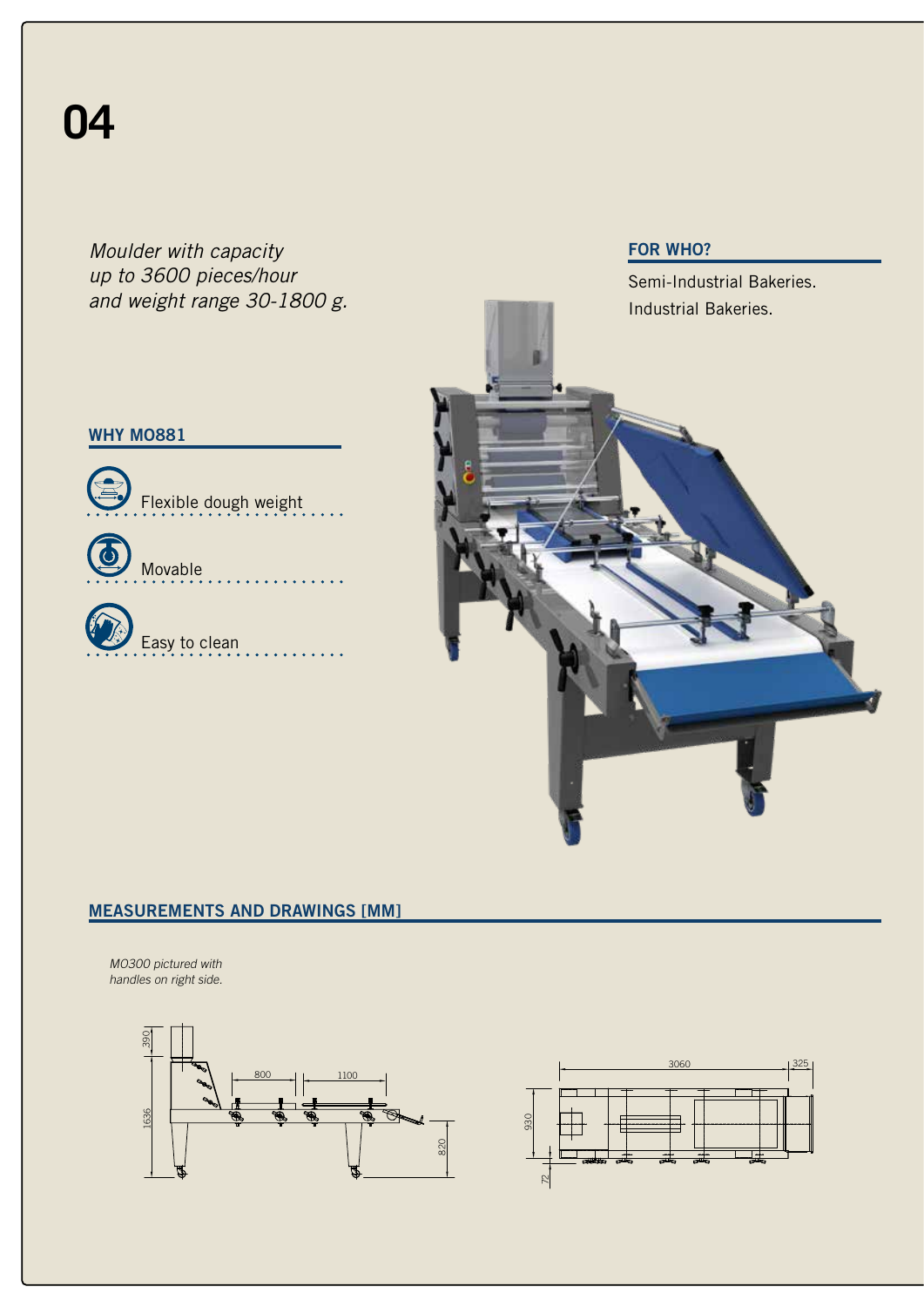# Heavy-Duty Moulder

### MO881

*Heavy duty moulder for use in industrial bakeries. Tripple moulding head, curling net and double pressure boards.*

#### FEATURES AND BENEFITS

Easy to operate. Easy to set up for a good end result. Uncomplicated design.

Dual pressure boards enables industrial production. Seamless products – breads and baguettes made without seams.

Flexible – with wide range of options – many different doughs and end products (form and weight).

Driven by tension timing belt, sustainable and low noise level.

Three adjustable pressure rollers with spring-loaded scrapers for easy cleaning. Max width 400 mm.

Two separate pressure boards:

- First pressure board is delivered in two widths, 220 and 280 mm.

- Foldable, second pressure board 650 x 1100 mm for easy cleaning.

Handles on left or right side must be indicated upon order (see drawings).

Collection tray with two positions enables outfeed with or without stop.

Parts in blue for better detection and food safety.

Stainless steel castors with bearings and blue plastic.

Moulder extention available - see MO211 on page 06-07.

#### **TECHNICAL**

| Capacity range.                   | up to 3600 pcs/h. |
|-----------------------------------|-------------------|
| Weight range, subject to capacity | 30-1800 g.        |
| Working width.<br>.               | up to 650 mm.     |
| Power supply.                     | $11$ kW           |
|                                   |                   |

#### **OPTIONS**

Decoration unit between pressure boards. Photocell controlled, incl. vibrator and turnable suspension.

Flour duster between pressure boards or on top of motorized pressure board.

Three knives mounted through the pressure board for 4-pieces (distance to be stated).

Three knives in pressure board for 4-pieces\* including forming and feeding station into tin sets (straps).

Three adjustable knives under pressure board.

Stainless Steel Frame.

Height extension\*\* (standard is 580 plus wheels 155 mm.)

Infeed timing conveyor, coming from behind, including special safety cover – adjusts the distance between dough pieces coming too close.

Lower side guides – 10 mm non-stick coated.

Motorized secondary pressure board, counter rotating with variable speed. Includes start-stop unit : (Affects power supply, plus 0.55 kW, totally 1.65 kW).

Parallel adjustable side guides: 20 mm in food approved plastic. 10 mm non-stick coated.

Adjustable stop plate – replacing standard tray when feeding into tin sets (straps) on underlying tin conveyor.

Underlying conveyor for tin sets (straps) in stainless steel  $L = 4500$  mm.

This tin set (strap) conveyor is intended for manual loading and unloading of this sets (straps) and includes centrally adjustable side guides (width of straps within 250-500 mm, one pneumatic tin stop 14x100 mm working from underneath and one sensor for infeed. Price is only valid for tin set (strap) approved by Sveba Dahlen. For other executions, please send request.

\* *distance to be stated.*

\*\* *height must be specified.*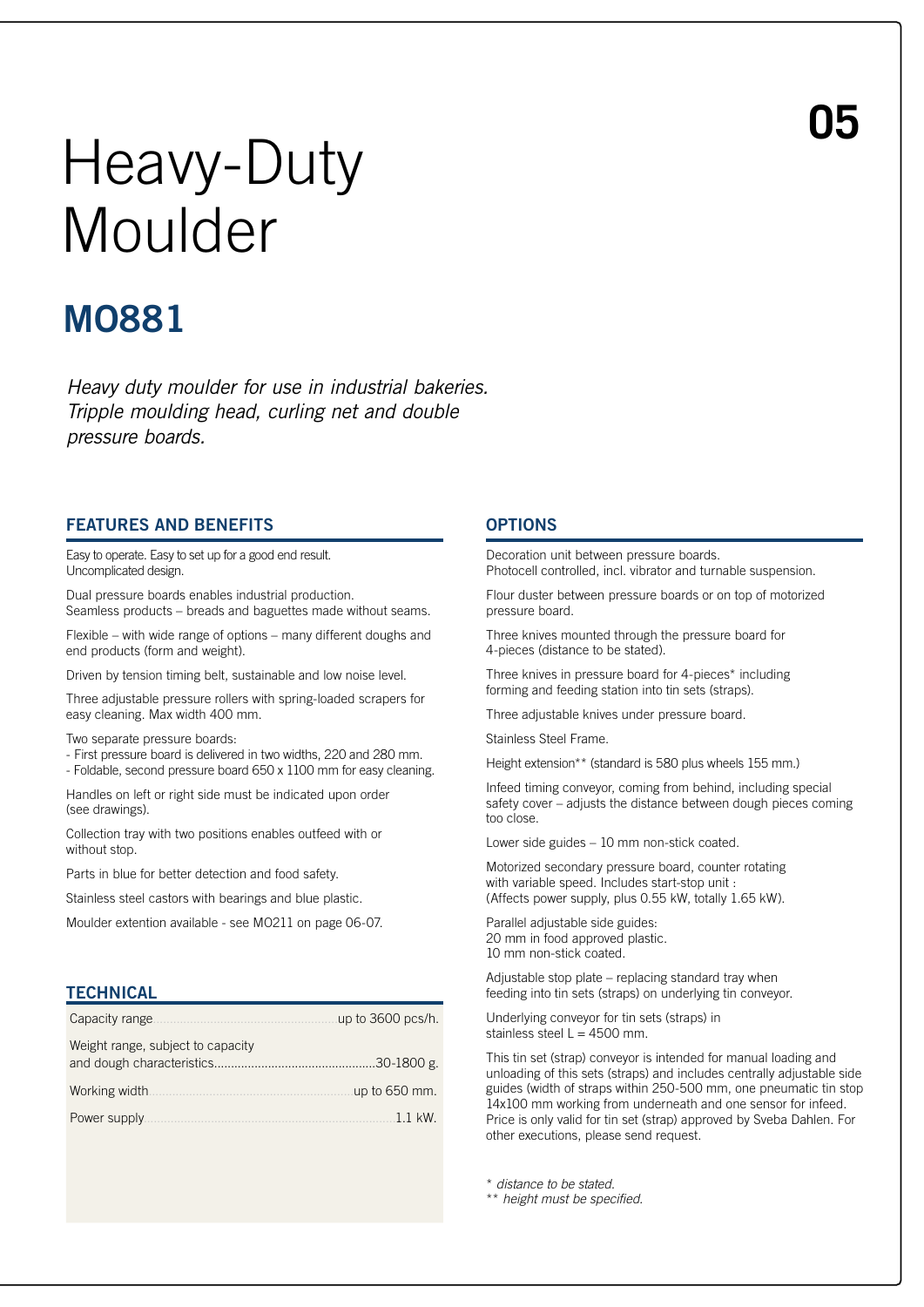*Moulder extension with capacity up to 3600 pieces/hour and weight range 30-1800 g.*

#### FOR WHO?

Semi-Industrial Bakeries. Industrial Bakeries.

#### **WHY MO211**



MO211 assembled on MO881.



#### MEASUREMENTS AND DRAWINGS [MM]

MO211



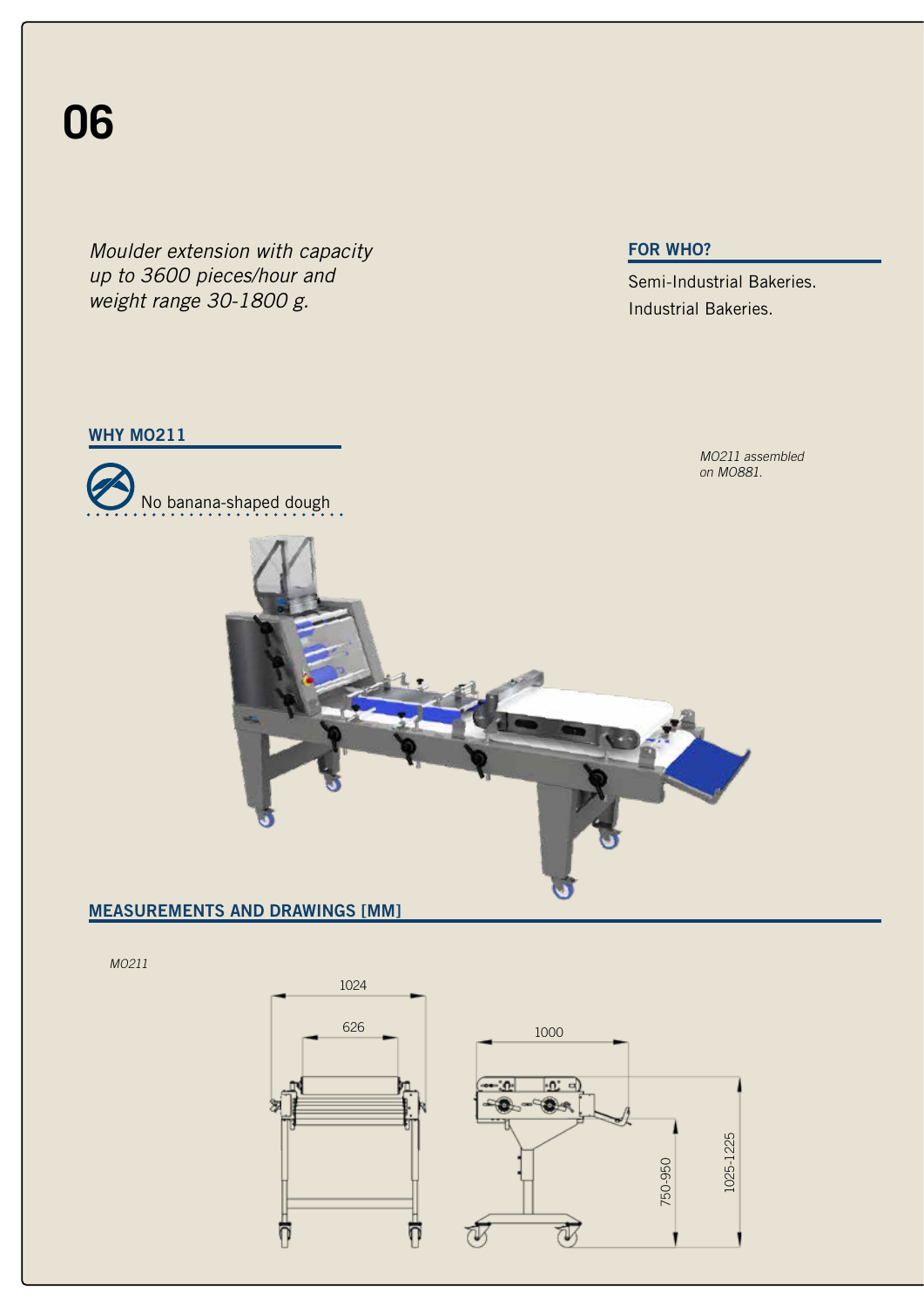# Moulding Extension

### MO211

*Extra moulding unit for reverse moulding to achieve an even better moulding result. No banana shaped pieces but instead a long roll with a straight seam. Can be mounted on existing moulder, MO881.* 

#### FEATURES AND BENEFITS

Capacity range up to 3600 pieces/hour.

Weight range 30-1800 g.

Motorized pressure board on top – adjustable in height.

Driven by Drum motor, noiseless and sustainable.

Fixed lower part to achieve counter rotating direction of the dough piece.

For delivery with MO881: In stainless steel, assembled on MO881, with common electrical control.

For delivery as stand alone: In stainless steel with separate electrical control, assembled on height adjustable lower frame in stainless steel, movable (on wheels, two of which are lockable).

Straight seam on the dough, no banana shaped pieces.

#### MODELS

MO211: Stainless steel, assembled on stainless steel MO881.

MO211: Stainless steel, assembled on movable lower frame with wheels.

#### **TECHNICAL**

| Capacity range. | up to 3600 pcs/h.                                                |
|-----------------|------------------------------------------------------------------|
| Weight range.   | $.30 - 1800$ g.<br>Subject to capacity and dough characteristics |
| Power supply    | $0.55$ kW.                                                       |